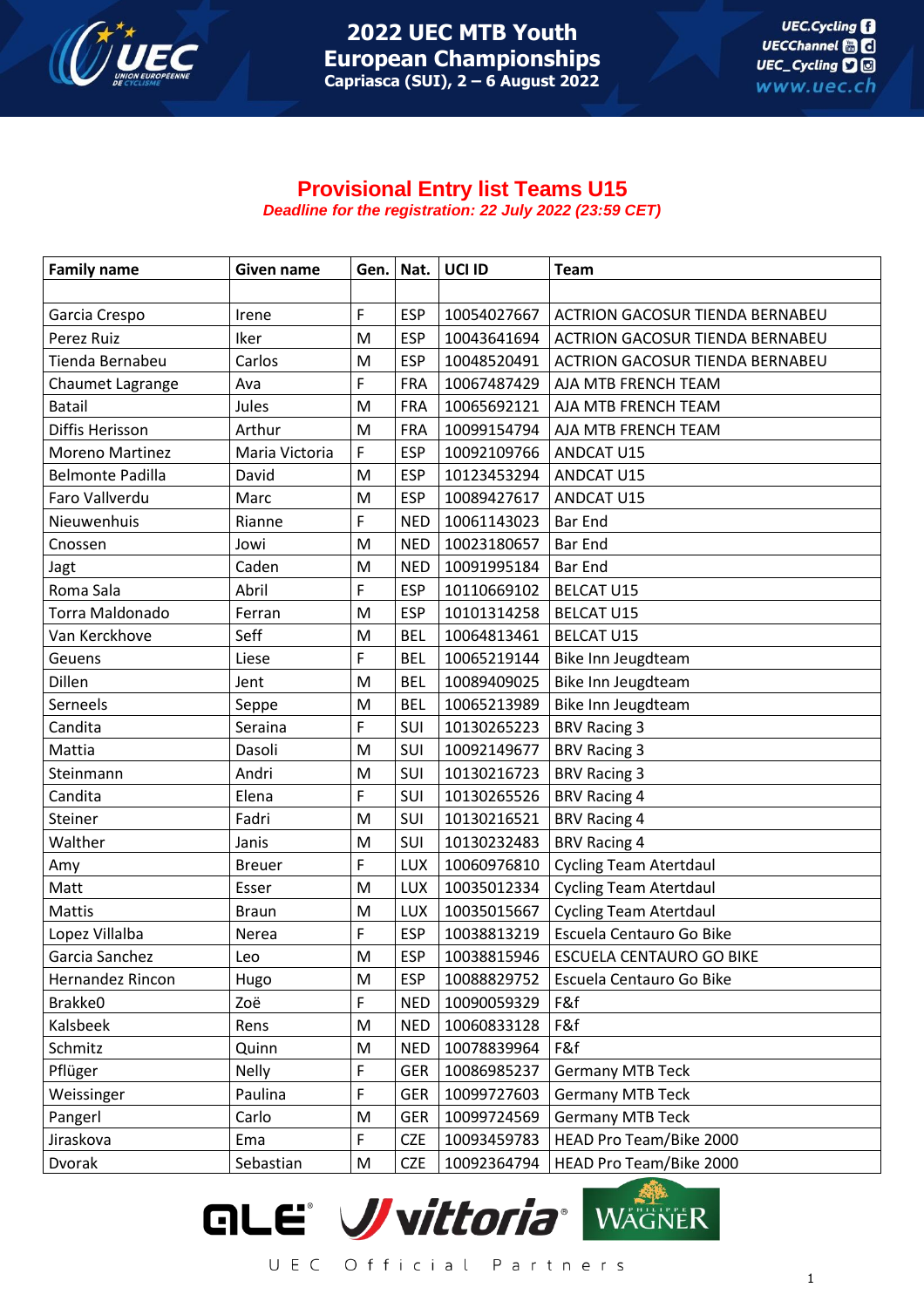

| F<br>Marthe<br>Elia<br>SUI<br>10128525687<br>Helvetia Rocket<br>M<br>SUI<br>10127358758<br>Helvetia Rocket<br>Hugi<br>Lars<br>Willi<br>SUI<br>M<br>10130912089<br>Helvetia Rocket<br>Luis<br>HRM-Germany 1 powered by STOP&GO<br>Marderabwehr<br>F<br>Huber<br><b>GER</b><br>10090987293<br>Luise<br>HRM-Germany 1 powered by STOP&GO |
|---------------------------------------------------------------------------------------------------------------------------------------------------------------------------------------------------------------------------------------------------------------------------------------------------------------------------------------|
|                                                                                                                                                                                                                                                                                                                                       |
|                                                                                                                                                                                                                                                                                                                                       |
|                                                                                                                                                                                                                                                                                                                                       |
|                                                                                                                                                                                                                                                                                                                                       |
|                                                                                                                                                                                                                                                                                                                                       |
|                                                                                                                                                                                                                                                                                                                                       |
| Marderabwehr<br>Felix<br>10095270653<br>M<br><b>GER</b><br>Kurz                                                                                                                                                                                                                                                                       |
| HRM-Germany 1 powered by STOP&GO                                                                                                                                                                                                                                                                                                      |
| Marderabwehr<br>10086783254<br>Schweizer<br><b>GER</b><br>Jonas<br>M                                                                                                                                                                                                                                                                  |
| F<br><b>ESP</b><br>Gutiérrez Pérez<br>María<br>10110673950<br>Jufré VIC - ETB                                                                                                                                                                                                                                                         |
| Carvacho Sevilla<br>M<br><b>ESP</b><br>10123536453<br>Jufré VIC - ETB<br>Borja                                                                                                                                                                                                                                                        |
| Casanovas Coll<br><b>ESP</b><br>10123458449<br>Jufré VIC - ETB<br>Jan<br>M                                                                                                                                                                                                                                                            |
| F<br>Gremaud<br>SUI<br>10072616406<br>Les P'tits Suisses<br>Lisa                                                                                                                                                                                                                                                                      |
| SUI<br>M<br>10096182251<br>Les P'tits Suisses<br>Progin<br>Aaron                                                                                                                                                                                                                                                                      |
| Weber<br><b>Nils</b><br>M<br>SUI<br>10071197374<br>Les P'tits Suisses                                                                                                                                                                                                                                                                 |
| Jochems<br>F<br><b>NED</b><br>10023443466<br>Bente<br><b>MBC Bar-End</b>                                                                                                                                                                                                                                                              |
| Teunissen Van Maanen<br>M<br>10023091842<br>Mads Pé<br><b>NED</b><br>MBC Bar-End                                                                                                                                                                                                                                                      |
| <b>NED</b><br>10059308107<br><b>MBC Bar-End</b><br>Cas<br>M<br><b>Timmermans</b>                                                                                                                                                                                                                                                      |
| F<br>Gioia<br><b>GER</b><br>10072402501<br>Mini Hofbräuhaus biketeam<br>Geyer                                                                                                                                                                                                                                                         |
| Kaufmann<br>Sebastian<br><b>GER</b><br>10087869755<br>M<br>Mini Hofbräuhaus biketeam                                                                                                                                                                                                                                                  |
| Riesterer<br>M<br><b>GER</b><br>10105178700<br>Mini Hofbräuhaus biketeam<br>Lasse                                                                                                                                                                                                                                                     |
| Vávrová<br>F<br>Nela<br><b>CZE</b><br>10092978019<br>MS BIKE ACADEMY RACING A                                                                                                                                                                                                                                                         |
| Tomáš<br>M<br><b>CZE</b><br>10093318933<br>Janovský<br>MS BIKE ACADEMY RACING A                                                                                                                                                                                                                                                       |
| Šimon<br>Lehký<br>M<br><b>CZE</b><br>10106916515<br>MS BIKE ACADEMY RACING A                                                                                                                                                                                                                                                          |
| Mánková<br>F<br><b>CZE</b><br>10093374406<br>MS BIKE ACADEMY RACING B<br>Emma                                                                                                                                                                                                                                                         |
| Král<br>M<br><b>CZE</b><br>10092977312<br>Jan<br>MS BIKE ACADEMY RACING B                                                                                                                                                                                                                                                             |
| Prýca<br><b>CZE</b><br>M<br>10106542760<br>MS BIKE ACADEMY RACING B<br>Oscar                                                                                                                                                                                                                                                          |
| F<br>Buurmeijer<br><b>NED</b><br>10069095912<br><b>MTB Freaks</b><br>Mirthe                                                                                                                                                                                                                                                           |
| Hovers<br><b>NED</b><br>1010717679<br>Loek<br>M<br><b>MTB Freaks</b>                                                                                                                                                                                                                                                                  |
| M<br>Kai<br><b>NED</b><br>10059748041<br>Van Hoof<br><b>MTB Freaks</b>                                                                                                                                                                                                                                                                |
| F<br>Frostestad-Stenbrenden<br>NOR  <br>10118298251<br>Tiril<br>Norway                                                                                                                                                                                                                                                                |
| Eskil Ekroll<br><b>NOR</b><br>10061905178<br><b>Bjerke</b><br>M<br>Norway                                                                                                                                                                                                                                                             |
| 10093842632<br>Orholm-Lønseth<br>Sondre<br><b>NOR</b><br>M<br>Norway                                                                                                                                                                                                                                                                  |
| F<br>Toth<br>101 025 132<br>Oberbayern 1 U15<br>Elena<br><b>GER</b>                                                                                                                                                                                                                                                                   |
| Mitterbauer<br>M<br><b>GER</b><br>10080382567<br>Oberbayern 1 U15<br>Leo                                                                                                                                                                                                                                                              |
| Rafael<br>Oberbayern 1 U15<br>Seidel<br>10107130420<br>M<br><b>AUT</b>                                                                                                                                                                                                                                                                |
| 10073158693<br>Optimus Argenta Cycling Team<br>Evens<br>M<br><b>BEL</b><br>Jarne                                                                                                                                                                                                                                                      |
| 10065225511<br>Optimus Argenta Cycling Team<br>Vermiert<br>M<br><b>BEL</b><br>Jonas                                                                                                                                                                                                                                                   |
| Optimus Argenta Cycling Team<br>Van Lee<br>M<br><b>BEL</b><br>10065219649<br>Jari                                                                                                                                                                                                                                                     |
| De Gendt<br>F<br><b>BEL</b><br>10070956288<br>Optimus-Argenta Cycling Team<br>Itta                                                                                                                                                                                                                                                    |
| F<br><b>BEL</b><br>10065229450<br>Optimus-Argenta Cycling Team<br>Peeters<br>Zita                                                                                                                                                                                                                                                     |
| Vanhoudt<br>Kobe<br><b>BEL</b><br>10065236221<br>Optimus-Argenta Cycling Team<br>M                                                                                                                                                                                                                                                    |
| F<br>Ostschweiz 15<br>Halter<br>Lou-Anne<br>SUI<br>10109783368                                                                                                                                                                                                                                                                        |

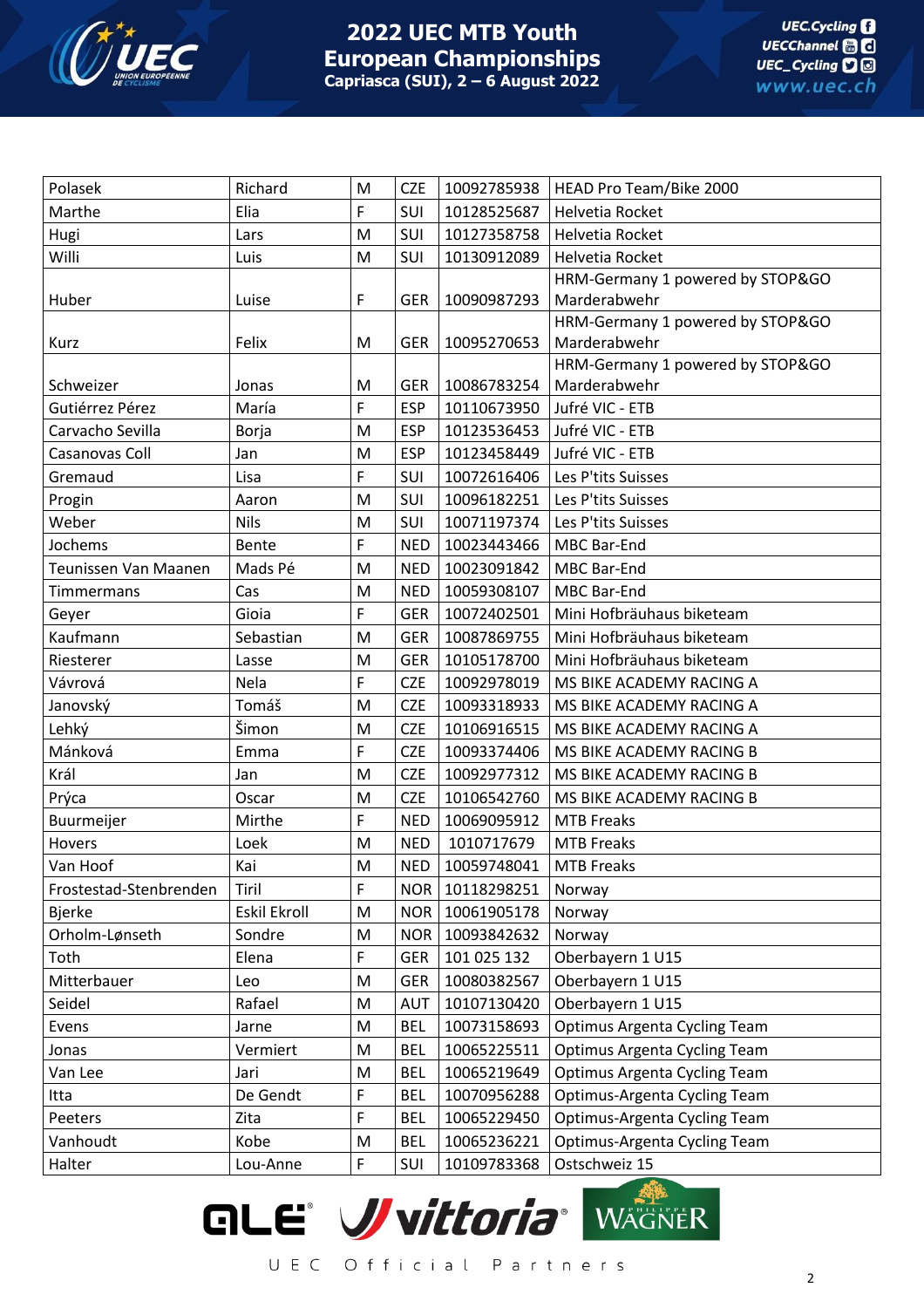

## **2022 UEC MTB Youth European Championships Capriasca (SUI), 2 – 6 August 2022**

| Hunziker          | Joline      | F | SUI        | 10129921376 | Ostschweiz 15                       |
|-------------------|-------------|---|------------|-------------|-------------------------------------|
| Ogris             | Luc         | M | SUI        | 10128992196 | Ostschweiz 15                       |
| Martinez          | Kim         | F | SUI        | 10034807700 | Pédale Bulloise                     |
| Muller            | Guillaume   | M | SUI        | 10082005400 | Pédale Bulloise                     |
| Piccand           | Tim         | M | SUI        | 10107404343 | Pédale Bulloise                     |
| Grabuleda Pujol   | Claudia     | F | <b>ESP</b> | 10131113971 | RADIKALBIKES RACING TEAM            |
| Ceres Arteman     | Oriol       | M | <b>ESP</b> | 10131521169 | RADIKALBIKES RACING TEAM            |
| Marjanedas Tarafa | Isaac       | M | <b>ESP</b> | 10131520664 | RADIKALBIKES RACING TEAM            |
| Lensment          | Linda       | F | <b>FIN</b> | 100973787   | RaKe Team Finland                   |
| Eskelinen         | Elias       | M | <b>FIN</b> | 10094425844 | RaKe Team Finland                   |
| Mutanen           | Eino        | M | <b>FIN</b> | 1007343282  | RaKe Team Finland                   |
| Wilkinson         | Daisy       | F | <b>GBR</b> | 10074798603 | RideForCharlieUK                    |
| Atkins            | Leon        | M | <b>GBR</b> | 10096430613 | RideForCharlieUK                    |
| Limb              | Arthur      | M | <b>GBR</b> | 10127990066 | RideForCharlieUK                    |
| Roche             | Zoe         | F | <b>GBR</b> | 10120246032 | <b>Sherwood Pines WXC</b>           |
| Cooper            | George      | M | <b>GBR</b> | 10064164975 | <b>Sherwood Pines WXC</b>           |
| Steed             | Jacob       | M | <b>GBR</b> | 10127988147 | <b>Sherwood Pines WXC</b>           |
| Terpin            | Eva         | F | <b>SLO</b> | 10017578505 | Slovenia Pogi Team&MBK Črni Vrh     |
| Majnik            | Maks        | M | <b>SLO</b> | 10017577491 | Slovenia Pogi Team&MBK Črni Vrh     |
| Šerkezi           | Joža Matjaž | M | <b>SLO</b> | 10075259553 | Slovenia Pogi Team&MBK Črni Vrh     |
| Bieri             | Céline      | F | SUI        | 10109772254 | <b>SNV Racing Team</b>              |
| Blum              | Lars        | M | SUI        | 10127454142 | <b>SNV Racing Team</b>              |
| Grande            | Filippo     | M | SUI        | 10127795864 | <b>SNV Racing Team</b>              |
| <b>Streit</b>     | Lana        | F | <b>GER</b> | 10109731434 | South West Germany 4                |
| Klose             | Julius      | M | <b>GER</b> | 10101582020 | South West Germany 4                |
| Müller            | Clemens     | M | <b>GER</b> | 10081708134 | South West Germany 4                |
| Mehltretter       | Emily       | F | <b>GER</b> | 10119458312 | South West Germany 5                |
| Maringer          | Len         | M | <b>GER</b> | 10101537156 | South West Germany 5                |
| Ulrich            | <b>Nick</b> | M | <b>GER</b> | 10123260308 | South West Germany 5                |
| Aelken            | Jola        | F | <b>GER</b> | 10109868345 | South West Germany 6                |
| Pollack           | Rita        | F | <b>GER</b> | 10086826906 | South West Germany 6                |
| <b>NN</b>         | <b>NN</b>   | M | <b>GER</b> | <b>NN</b>   | South West Germany 6                |
| Verhoeven         | Laure       | F | <b>BEL</b> | 10072980255 | Squadra Verde                       |
| Urkens            | Daan        | M | <b>BEL</b> | 10065220558 | Squadra Verde                       |
| Vansweevelt       | Xiebe       | M | <b>BEL</b> | 10065253092 | Squadra Verde                       |
| Heinrich          | Emma        | F | <b>GER</b> | 10099584931 | <b>Stevens Schubert Racing Team</b> |
| <b>Brandl</b>     | Nico        | M | <b>GER</b> | 10099349303 | <b>Stevens Schubert Racing Team</b> |
| Kronburger        | Nico        | M | <b>GER</b> | 10096827707 | <b>Stevens Schubert Racing Team</b> |
| Genten            | Marie       | F | <b>BEL</b> | 10078293431 | Superbikers                         |
| Dispa             | Clément     | M | <b>BEL</b> | 10078295249 | Superbikers                         |
| Marit             | Clément     | M | <b>BEL</b> | 10078293835 | Superbikers                         |
| Åberg             | Freja       | F | <b>SWE</b> | 10022488119 | SwedenBlue1                         |
| Klintgärde        | Jakob       | M | <b>SWE</b> | 10022497314 | SwedenBlue1                         |
|                   |             |   |            |             |                                     |

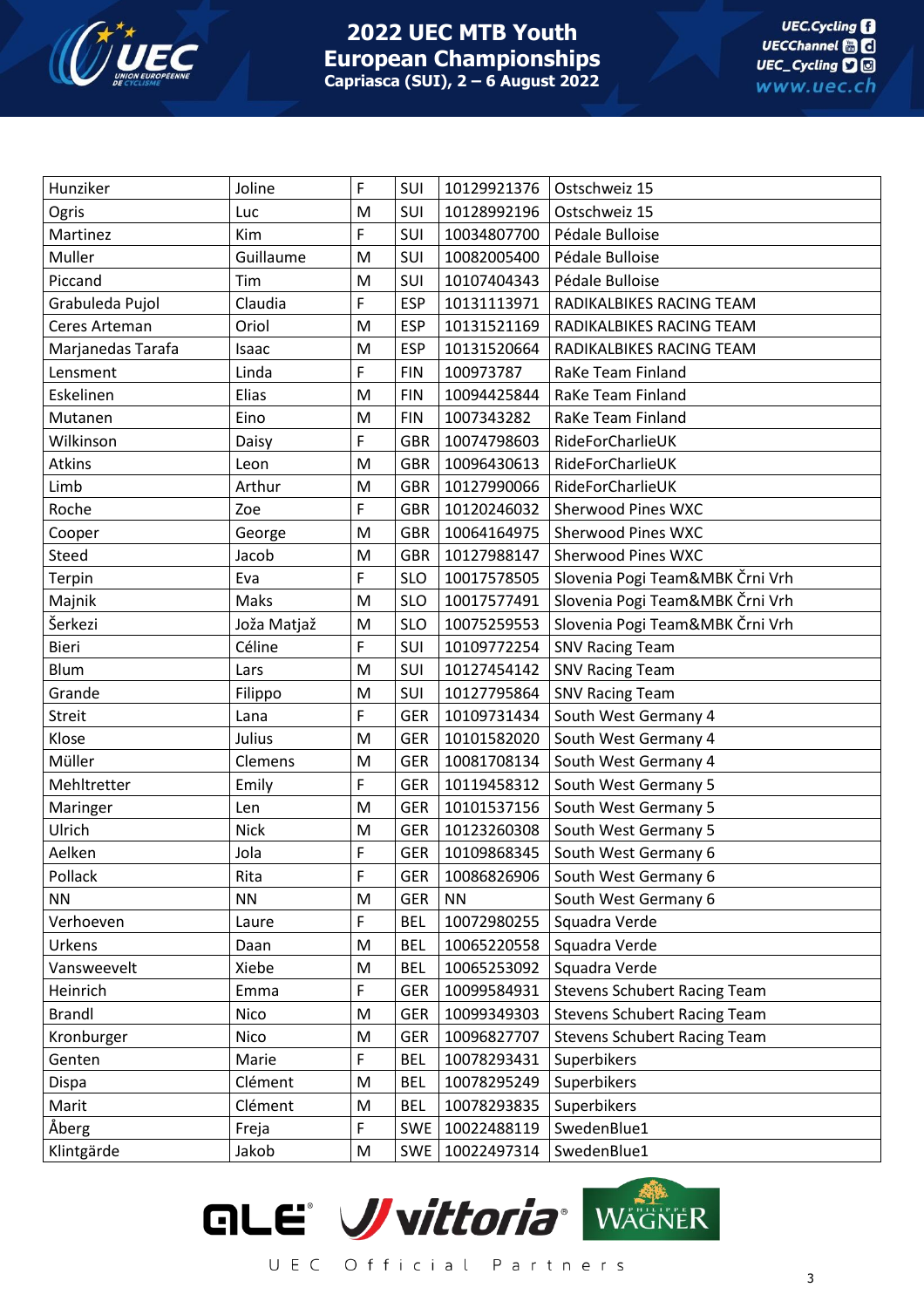

## **2022 UEC MTB Youth European Championships Capriasca (SUI), 2 – 6 August 2022**

| Temar                   | John           | M | <b>SWE</b> | 10022478520 | SwedenBlue1                       |
|-------------------------|----------------|---|------------|-------------|-----------------------------------|
| Frei                    | Elena          | F | SUI        | 10111776013 | <b>Swiss EAN Race Team</b>        |
| Forlin                  | Noé            | M | SUI        | 10118048778 | <b>Swiss EAN Race Team</b>        |
| Solèr                   | Alessandro     | M | SUI        | 10109908357 | <b>Swiss EAN Race Team</b>        |
| Nilsson                 | Linnea         | F | <b>SWE</b> | 10055677071 | Team Allebike / ppcykel Sweden    |
| Broström                | Wincent        | M | <b>SWE</b> | 10080479062 | Team Allebike / ppcykel Sweden    |
| Vergara                 | Felipe         | M | <b>SWE</b> | 10060237788 | Team Allebike / ppcykel Sweden    |
| Nilsson                 | Elinore        | F | <b>SWE</b> | 10055677273 | Team Allebike Sweden              |
| Augustsson Wändel       | Elias          | M | <b>SWE</b> | 10096370389 | Team Allebike Sweden              |
| Lingmerth               | Alvin          | M | <b>SWE</b> | 10065344941 | Team Allebike Sweden              |
| Sanchez Fosses          | Aina           | F | <b>ESP</b> | 10101802995 | <b>TEAM CATALONIA U15</b>         |
| <b>Felix Hereu</b>      | Ot             | M | <b>ESP</b> | 10110683044 | <b>TEAM CATALONIA U15</b>         |
| Javierre Gonzalez       | Marc           | M | <b>ESP</b> | 10076880968 | <b>TEAM CATALONIA U15</b>         |
| <b>Berg</b>             | Maria          | M | <b>NOR</b> | 10118219439 | <b>Team Norway</b>                |
| Jordet                  | Jens Aksel     | M | <b>NOR</b> | 10118210648 | <b>Team Norway</b>                |
| Lønseth                 | Sindre Orholm  | M | <b>NOR</b> | 10093842531 | <b>Team Norway</b>                |
| Skjerve-Hansen          | Idun           | F | <b>NOR</b> | 10118649370 | Team Norway 1                     |
| Feldt                   | Anton Schultz  | M | <b>NOR</b> | 10020117578 | Team Norway 1                     |
| Moen                    | Sondre Aarflot | M | <b>NOR</b> | 10118208729 | Team Norway 1                     |
| Comas Brunet            | Martí          | M | <b>ESP</b> | 41667261    | <b>TEAM SPANISH U15</b>           |
| Perellón Palacios       | Max            | M | <b>ESP</b> | 39959262    | <b>TEAM SPANISH U15</b>           |
| Rodriguez García        | Laia           | F | <b>ESP</b> | 20556379    | <b>TEAM SPANISH U15</b>           |
| Revol                   | Lise           | F | <b>FRA</b> | 10070095315 | Team Sud France U15               |
| Asselin De Williencourt | Zian           | M | <b>FRA</b> | 10075663216 | Team Sud France U15               |
| Filippi                 | Noa            | M | <b>FRA</b> | 10056845317 | Team Sud France U15               |
| Fransson                | Nora           | F | <b>SWE</b> | 10083256292 | Team Sweden - Falu CK             |
| Landh                   | Elias          | M | <b>SWE</b> | 10080959315 | Team Sweden - Falu CK             |
| Unger                   | Isak           | M | <b>SWE</b> | 10081410868 | Team Sweden - Falu CK             |
| De Almeida              | <b>Tess</b>    | F | SUI        | 10064873883 | TeYaLo                            |
| Berthoud                | Yanis          | M | SUI        | 10034804893 | TeYaLo                            |
| <b>Neuhaus</b>          | Loris          | M | SUI        | 10082355913 | TeYaLo                            |
| Huber                   | Shana          | F | SUI        | 10130474680 | The Crew 2022                     |
| Barhoumi                | Marwan Karim   | M | SUI        | 10071126444 | The Crew 2022                     |
| Noa                     | Hochstrasser   | M | SUI        | 10116801219 | The Crew 2022                     |
| Vissenberg              | Febe           | F | <b>BEL</b> | 10086541663 | The Green Devils                  |
| Ivens                   | Lorenz         | M | AFG        | 10089090945 | The Green Devils                  |
| Vanlommel               | Louca          | M | <b>BEL</b> | 10065250466 | The Green Devils                  |
| Grossmann               | Anja           | F | SUI        | 10122525128 | <b>Tropical Solothurn Rookies</b> |
| Gygax                   | Men            | M | SUI        | 10113836150 | <b>Tropical Solothurn Rookies</b> |
| Rätz                    | Leandro        | M | SUI        | 10129875708 | <b>Tropical Solothurn Rookies</b> |
| Houriet                 | Héloïse        | F | SUI        | 10088523291 | <b>Western Bikers</b>             |
| <b>Breitler</b>         | Félix          | M | SUI        | 10091245456 | <b>Western Bikers</b>             |
| Schnyder                | Noah           | M | SUI        | 10128848720 | <b>Western Bikers</b>             |